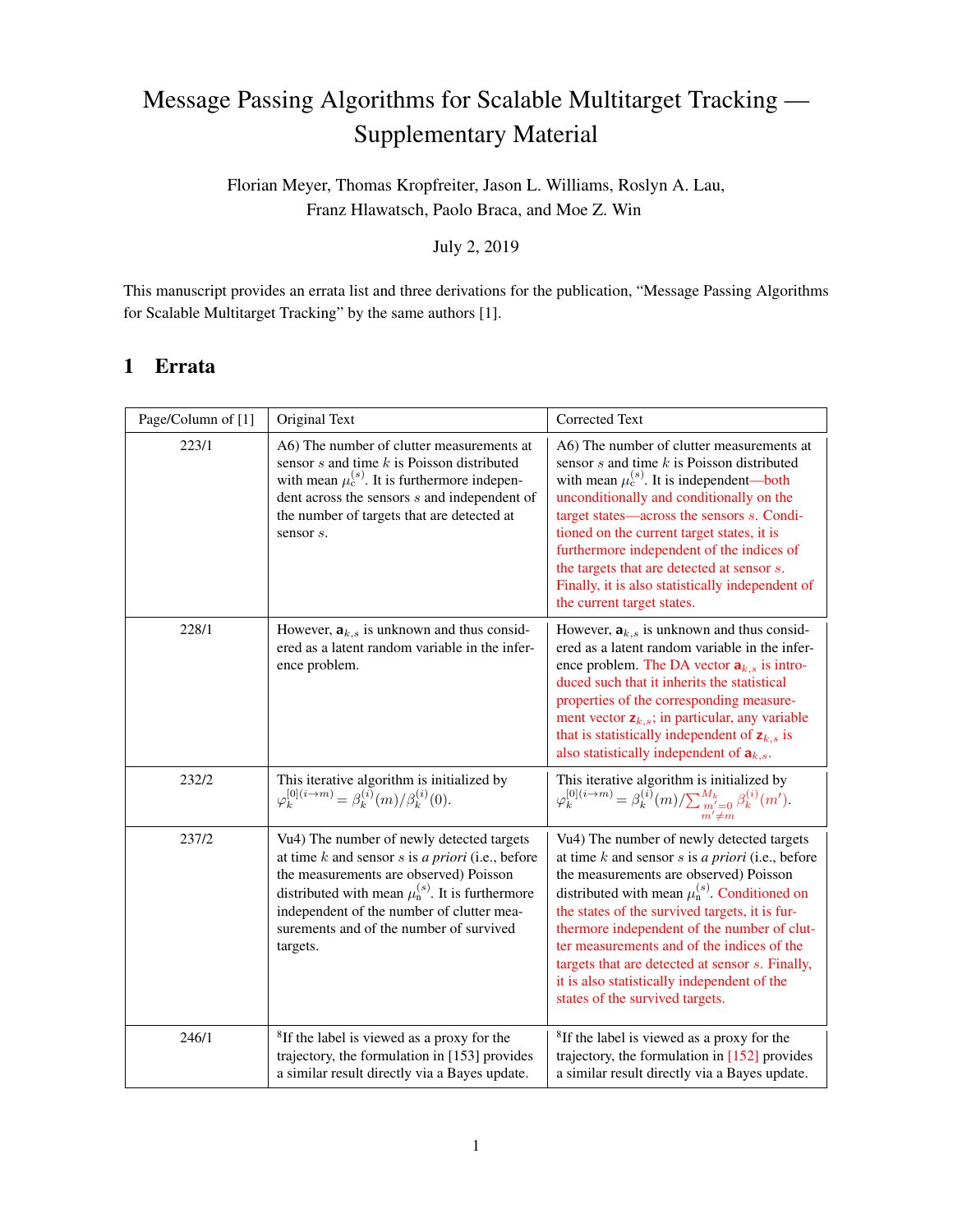#### 2 Derivation of  $[1, Eq. (11)]$

In this section, we derive the expression of  $p(a_{k,s}, m_{k,s} | x_k)$  in [1, Eq. (11)], for which a less detailed derivation was previously given in [2]. Here,  $\mathbf{x}_k = [\mathbf{x}_k^{(1)T} \cdots \mathbf{x}_k^{(n_t)T}]$  ${k \choose k}$ <sup>T</sup> is the joint state vector, representing the states of the  $n_t$  targets at time  $k$ ;  $m_{k,s}$  is the number of measurements; and  $a_{k,s} = \left[a_{k,s}^{(1)} \cdots a_{k,s}^{(n_t)}\right]^T$  is the target-measurement association vector, whose entries  $a_{k,s}^{(i)}$  are given by [1, Eq. (10)]. For the sake of notational simplicity, we omit the sensor index *s* in the following.

We start by defining the *n*<sub>t</sub>-dimensional binary vector  $\mathbf{\theta}_k = \left[\theta_k^{(1)} \cdots \theta_k^{(n_k)}\right]$  $\binom{n_t}{k}$ <sup>T</sup> that indicates which targets  $i \in \{1, \ldots, n_t\}$  are detected  $(\theta_k^{(i)} = 1)$  or missed  $(\theta_k^{(i)} = 0)$ . Using Assumption A5 from [1, Sec. I-C], the pmf of  $\mathbf{\Theta}_k$  given  $\mathbf{x}_k$  is obtained as

$$
p(\boldsymbol{\theta}_k|\boldsymbol{x}_k) = \prod_{i=1}^{n_t} p(\theta_k^{(i)}|\boldsymbol{x}_k^{(i)})
$$
\n(1)

with

$$
p(\theta_k^{(i)} | \mathbf{x}_k^{(i)}) = \begin{cases} p_{\mathbf{d}}(\mathbf{x}_k^{(i)}), & \theta_k^{(i)} = 1 \\ 1 - p_{\mathbf{d}}(\mathbf{x}_k^{(i)}), & \theta_k^{(i)} = 0. \end{cases}
$$
(2)

Furthermore, let  $n_k^d(\theta_k) \triangleq \sum_{i=1}^{n_k} \theta_k^{(i)}$  denote the number of detected targets. On the other hand, according to Assumption A6 from [1, Sec. I-C], the number of clutter measurements  $n_k^c$  is Poisson distributed, with pmf

$$
p(n_k^c) = \frac{\mu_c^{n_k^c}}{n_k^c!} e^{-\mu_c},
$$
\n(3)

where  $\mu_c$  is the mean number of clutter measurements. Hence, the total number of measurements  $m_k$  is given by

$$
\mathsf{m}_k = \mathsf{n}_k^{\mathsf{d}}(\mathbf{\theta}_k) + \mathsf{n}_k^{\mathsf{c}} = \sum_{i=1}^{n_{\mathsf{t}}} \mathsf{\theta}_k^{(i)} + \mathsf{n}_k^{\mathsf{c}}.
$$
 (4)

Note that the information carried by  $\theta_k^{(i)}$ , i.e., whether target  $i \in \{1, \ldots, n_t\}$  is detected or not, is also contained in the association variable  $a_k^{(i)}$ . More precisely,  $\theta_k^{(i)} = 1$  is equivalent to  $a_k^{(i)} \neq 0$  and  $\theta_k^{(i)} = 0$  is equivalent to  $a_k^{(i)} = 0$ . Because of this equivalence and using (4), there is a one-to-one relation between  $(a_k, \theta_k, n_k^c)$  and  $(a_k, m_k)$ , and therefore we have

$$
p(\boldsymbol{a}_k, \boldsymbol{\theta}_k, n_k^c | \boldsymbol{x}_k) = p(\boldsymbol{a}_k, m_k | \boldsymbol{x}_k).
$$
\n(5)

For now, we consider only target-measurement associations  $a_k$  that satisfy Assumption A4 from [1, Sec. I-C], which postulates that a measurement cannot originate from more than one target simultaneously and a target can generate at most one measurement. We have

$$
p(\boldsymbol{a}_k, \boldsymbol{\theta}_k, n_k^c | \boldsymbol{x}_k) = p(\boldsymbol{a}_k | \boldsymbol{\theta}_k, n_k^c, \boldsymbol{x}_k) p(\boldsymbol{\theta}_k, n_k^c | \boldsymbol{x}_k) = p(\boldsymbol{a}_k | \boldsymbol{\theta}_k, n_k^c, \boldsymbol{x}_k) p(\boldsymbol{\theta}_k | \boldsymbol{x}_k) p(n_k^c).
$$
 (6)

Here, in the second step, we used Assumption A6 from [1, Sec. I-C] in the corrected form provided in Section 1, i.e., the assumptions that (i)  $\mathbf{\theta}_k$  and  $\mathbf{n}_k^c$  are conditionally independent given  $\mathbf{x}_k = \mathbf{x}_k$ , and thus  $p(\theta_k, n_k^c | \mathbf{x}_k) =$  $p(\theta_k|\mathbf{x}_k) p(n_k^c|\mathbf{x}_k)$ , and (ii)  $n_k^c$  is independent of  $\mathbf{x}_k$ , and thus  $p(n_k^c|\mathbf{x}_k) = p(n_k^c)$ . Expressions of  $p(\theta_k|\mathbf{x}_k)$  and  $p(n_k^c)$  are given by (1), (2) and by (3), respectively.

It remains to find an expression of  $p(a_k|\theta_k, n_k^c, x_k)$  in (6). For given  $\theta_k$ ,  $n_k^c$ , and  $x_k$ , the number  $N_{a_k}$  of target-measurement associations  $a_k$  that satisfy Assumption A4 is equivalent to the number of draws of  $n_k^{\rm d}(\theta_k)$ measurements out of the *m<sup>k</sup>* existing measurements, where the draws are without replacement and with the drawing order respected. (Note that the drawing order has to be respected, because the same overall draw but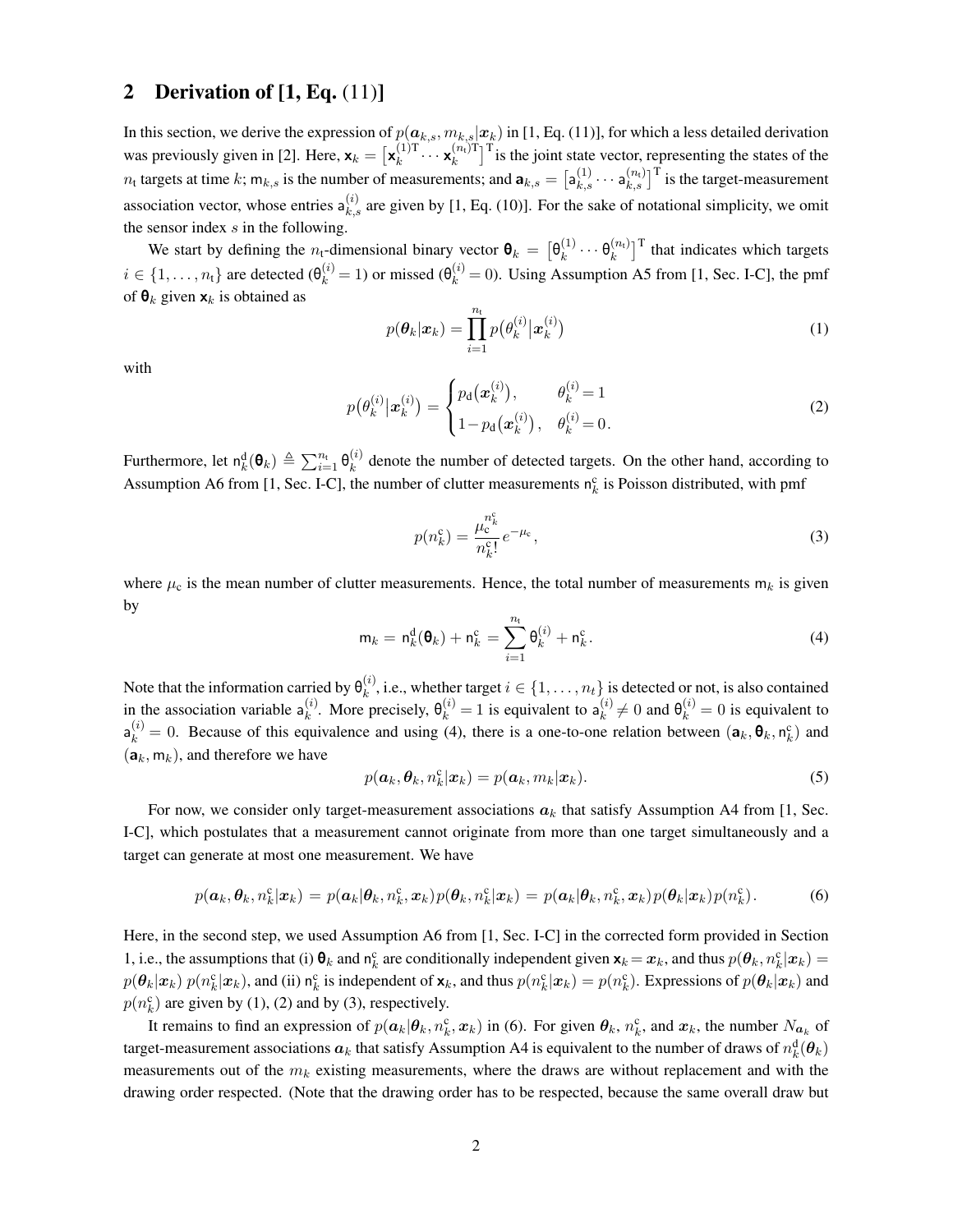with a different drawing order corresponds to a different target-measurement association  $a_k$ .) By using basic results of combinatorics, we obtain

$$
N_{a_k} = \frac{m_k!}{\left(m_k - n_k^{\mathrm{d}}(\boldsymbol{\theta}_k)\right)!} = \frac{m_k!}{n_k^{\mathrm{c}}!},\tag{7}
$$

where (4) was used in the last step. We assume that each of the  $N_{a_k}$  possible draws is equally likely, which yields

$$
p(\boldsymbol{a}_k|\boldsymbol{\theta}_k, n_k^c, \boldsymbol{x}_k) = \frac{1}{N_{\boldsymbol{a}_k}} = \frac{n_k^c!}{m_k!}.
$$
\n(8)

By inserting  $(8)$ ,  $(1)$ , and  $(3)$  into  $(6)$ , we obtain

$$
p(\boldsymbol{a}_k,\boldsymbol{\theta}_k,n_k^{\text{c}}|\boldsymbol{x}_k) \,=\, \frac{n_k^{\text{c}}!}{m_k!}\Bigg(\prod_{i=1}^{n_{\text{t}}}p\big(\theta_k^{(i)}\big|\boldsymbol{x}_k^{(i)}\big)\Bigg)\frac{\mu_{\text{c}}^{n_k^{\text{c}}}}{n_k^{\text{c}}!}e^{-\mu_{\text{c}}} \,=\, \frac{e^{-\mu_{\text{c}}}\mu_{\text{c}}^{n_k^{\text{c}}}}{m_k!}\prod_{i=1}^{n_{\text{t}}}p\big(\theta_k^{(i)}\big|\boldsymbol{x}_k^{(i)}\big)\,.
$$

Inserting (2) then gives

$$
p(\boldsymbol{a}_k, \boldsymbol{\theta}_k, n_k^c | \boldsymbol{x}_k) = \frac{e^{-\mu_c} \mu_c^{n_k^c}}{m_k!} \left( \prod_{i: \theta_k^{(i)} = 0} (1 - p_d(\boldsymbol{x}_k^{(i)})) \right) \prod_{j: \theta_k^{(j)} = 1} p_d(\boldsymbol{x}_k^{(j)}).
$$
(9)

Let us introduce the index set  $\mathcal{D}_{a_k} \triangleq \{i \in \{1, ..., n_t\} : a_k^{(i)} \neq 0\}$  corresponding to the set of detected targets. Here, we recall that  $a_k^{(i)} = 0$  indicates that target *i* is not detected and  $a_k^{(i)} \neq 0$  indicates that it is detected. Thus,  $i \notin \mathcal{D}_{a_k}$  is equivalent to  $\theta_k^{(i)} = 0$  and  $i \in \mathcal{D}_{a_k}$  to  $\theta_k^{(i)} = 1$ . Using this equivalence as well as the identities  $|\mathcal{D}_{a_k}| = n_k^d(\theta_k)$  and (cf. (4))  $n_k^c = m_k - |\mathcal{D}_{a_k}|$ , Eq. (9) can be rewritten as

$$
p(\boldsymbol{a}_k, \boldsymbol{\theta}_k, n_k^c | \boldsymbol{x}_k) = \frac{e^{-\mu_c} \mu_c^{m_k - |\mathcal{D}_{\boldsymbol{a}_k}|}}{m_k!} \left( \prod_{i \notin \mathcal{D}_{\boldsymbol{a}_k}} (1 - p_d(\boldsymbol{x}_k^{(i)})) \right) \prod_{j \in \mathcal{D}_{\boldsymbol{a}_k}} p_d(\boldsymbol{x}_k^{(j)})
$$

$$
= \frac{e^{-\mu_c} \mu_c^{m_k}}{m_k! \mu_c^{|\mathcal{D}_{\boldsymbol{a}_k}|}} \left( \prod_{i=1}^{n_t} (1 - p_d(\boldsymbol{x}_k^{(i)})) \right) \prod_{j \in \mathcal{D}_{\boldsymbol{a}_k}} \frac{p_d(\boldsymbol{x}_k^{(j)})}{1 - p_d(\boldsymbol{x}_k^{(j)})}
$$

$$
= \frac{e^{-\mu_c} \mu_c^{m_k}}{m_k!} \left( \prod_{i=1}^{n_t} (1 - p_d(\boldsymbol{x}_k^{(i)})) \right) \prod_{j \in \mathcal{D}_{\boldsymbol{a}_k}} \frac{p_d(\boldsymbol{x}_k^{(j)})}{\mu_c(1 - p_d(\boldsymbol{x}_k^{(j)}))}.
$$
(10)

So far, we considered only target-measurement associations  $a_k$  that satisfy Assumption A4 from [1, Sec. I-C]. However, expression (10) can be extended to arbitrary  $a_k \in \{0, 1, \ldots, m_k\}^{n_t}$  by multiplying it by the indicator function  $\psi(a_k)$  (see [1, Sec. IV-B]), which enforces Assumption A4. Finally, using (5), we obtain [1, Eq. (11)].

### 3 Derivation of  $[1, Eqs. (40)$  and  $(41)]$

In this section, we derive the expression of  $\tilde{f}(\bm{x}_k|\bm{a}_k,\bm{z}_{1:k})$  in [1, Eq. (40)] and the expression of  $\tilde{f}(\bm{x}_k^{(i)}|a_k^{(i)},\bm{z}_{1:k})$ in [1, Eq. (41)]. We start by developing  $f(\mathbf{x}_k | \mathbf{a}_k, \mathbf{z}_{1:k})$  as

$$
f(\boldsymbol{x}_k|\boldsymbol{a}_k,\boldsymbol{z}_{1:k}) = f(\boldsymbol{x}_k|\boldsymbol{a}_k,\boldsymbol{z}_{1:k},m_k)
$$
  
=  $f(\boldsymbol{x}_k|\boldsymbol{a}_k,\boldsymbol{z}_k,\boldsymbol{z}_{1:k-1},m_k)$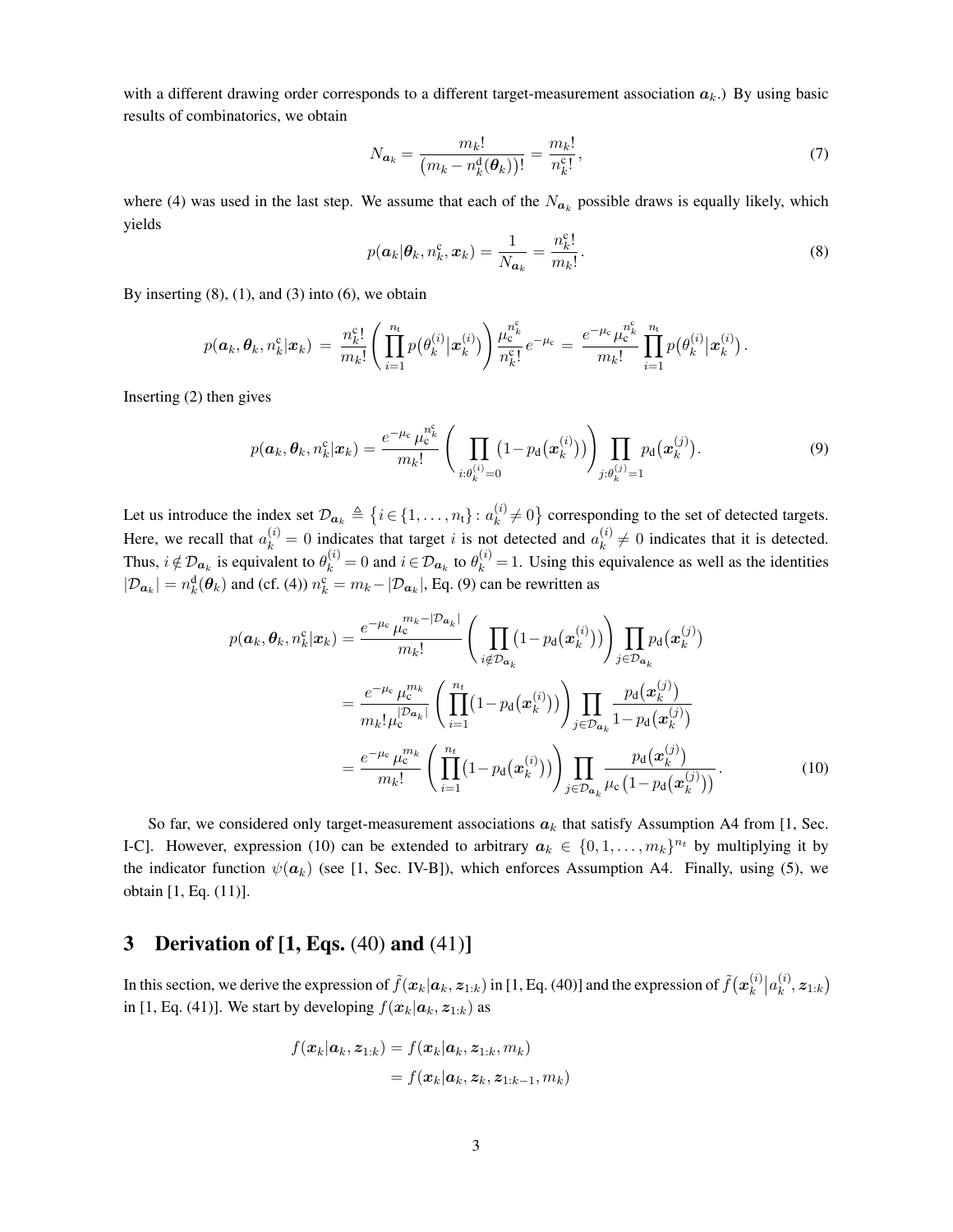$$
=\frac{f(\boldsymbol{a}_{k},\boldsymbol{z}_{k},m_{k}|\boldsymbol{x}_{k},\boldsymbol{z}_{1:k-1})f(\boldsymbol{x}_{k}|\boldsymbol{z}_{1:k-1})}{f(\boldsymbol{a}_{k},\boldsymbol{z}_{k},m_{k}|\boldsymbol{z}_{1:k-1})} \\
=\frac{f(\boldsymbol{a}_{k},\boldsymbol{z}_{k},m_{k}|\boldsymbol{x}_{k})f(\boldsymbol{x}_{k}|\boldsymbol{z}_{1:k-1})}{f(\boldsymbol{a}_{k},\boldsymbol{z}_{k},m_{k}|\boldsymbol{z}_{1:k-1})},
$$

where in the third step, we used Bayes' theorem and in the last step, we used Assumption A11 from [1, Sec. I-C], which implies  $f(\mathbf{a}_k, \mathbf{z}_k, m_k | \mathbf{x}_k, \mathbf{z}_{1:k-1}) = f(\mathbf{a}_k, \mathbf{z}_k, m_k | \mathbf{x}_k)$ . Next, we replace the exact predicted posterior pdf  $f(\mathbf{x}_k|\mathbf{z}_{1:k-1})$  by the approximate predicted posterior pdf  $\tilde{f}(\mathbf{x}_k|\mathbf{z}_{1:k-1})$  (see [1, Eqs. (37) and (38)]), which leads to

$$
\tilde{f}(\boldsymbol{x}_k|\boldsymbol{a}_k,\boldsymbol{z}_{1:k}) \triangleq \frac{f(\boldsymbol{a}_k,\boldsymbol{z}_k,m_k|\boldsymbol{x}_k)\tilde{f}(\boldsymbol{x}_k|\boldsymbol{z}_{1:k-1})}{f(\boldsymbol{a}_k,\boldsymbol{z}_k,m_k|\boldsymbol{z}_{1:k-1})}
$$
\n
$$
= \frac{f(\boldsymbol{a}_k,\boldsymbol{z}_k,m_k|\boldsymbol{x}_k)\tilde{f}(\boldsymbol{x}_k|\boldsymbol{z}_{1:k-1})}{\int f(\boldsymbol{a}_k,\boldsymbol{z}_k,m_k|\boldsymbol{x}'_k,\boldsymbol{z}_{1:k-1})f(\boldsymbol{x}'_k|\boldsymbol{z}_{1:k-1})d\boldsymbol{x}'_k}
$$
\n
$$
\approx \frac{f(\boldsymbol{a}_k,\boldsymbol{z}_k,m_k|\boldsymbol{x}_k)\tilde{f}(\boldsymbol{x}_k|\boldsymbol{z}_{1:k-1})}{\int f(\boldsymbol{a}_k,\boldsymbol{z}_k,m_k|\boldsymbol{x}'_k)\tilde{f}(\boldsymbol{x}'_k|\boldsymbol{z}_{1:k-1})d\boldsymbol{x}'_k}.
$$
\n(11)

Here, in the second step, we applied the total probability theorem, i.e.,  $f(a_k, z_k, m_k | z_{1:k-1}) =$  $\int f(\boldsymbol{a}_k,\boldsymbol{z}_k,m_k|\boldsymbol{x}_k,\boldsymbol{z}_{1:k-1})f(\boldsymbol{x}_k|\boldsymbol{z}_{1:k-1})\mathrm{d}\boldsymbol{x}_k$ , and in the third step, we replaced  $f(\boldsymbol{x}_k|\boldsymbol{z}_{1:k-1})$  by  $\tilde{f}(\boldsymbol{x}_k|\boldsymbol{z}_{1:k-1})$ and used Assumption A11 from [1, Sec. I-C] again. Furthermore, we have from [1, Eq. (13)] (with the sensor index *s* dropped)

$$
f(\boldsymbol{a}_k, \boldsymbol{z}_k, m_k | \boldsymbol{x}_k) = \frac{e^{-\mu_c}}{m_k!} \left( \prod_{m=1}^{m_k} \mu_c f_c(\boldsymbol{z}_k^{(m)}) \right) \psi(\boldsymbol{a}_k) \prod_{i=1}^{n_t} g(\boldsymbol{x}_k^{(i)}, a_k^{(i)}; \boldsymbol{z}_k), \qquad (12)
$$

where  $g(\mathbf{x}_{k}^{(i)}, a_{k}^{(i)}; \mathbf{z}_{k})$  is given by [1, Eq. (14)]. Inserting (12) into (11) and using [1, Eq. (37)], i.e.,  $\tilde{f}(\mathbf{x}_{k}|\mathbf{z}_{1:k-1}) =$  $\prod_{i=1}^{n_{\rm t}} \tilde{f}(\boldsymbol{x}^{(i)}_k \big| \boldsymbol{z}_{1:k-1}),$  gives

$$
\tilde{f}(\boldsymbol{x}_{k}|\boldsymbol{a}_{k},\boldsymbol{z}_{1:k}) \approx \frac{\prod_{i=1}^{n_{\mathrm{t}}} g(\boldsymbol{x}_{k}^{(i)},a_{k}^{(i)};\boldsymbol{z}_{k}) \tilde{f}(\boldsymbol{x}_{k}^{(i)}|\boldsymbol{z}_{1:k-1})}{\int \cdots \int \prod_{i=1}^{n_{\mathrm{t}}} g(\boldsymbol{x}_{k}^{(i)'};a_{k}^{(i)};\boldsymbol{z}_{k}) \tilde{f}(\boldsymbol{x}_{k}^{(i)'}|\boldsymbol{z}_{1:k-1}) d\boldsymbol{x}_{k}^{(i)\prime}},
$$
\n
$$
= \prod_{i=1}^{n_{\mathrm{t}}} \frac{g(\boldsymbol{x}_{k}^{(i)},a_{k}^{(i)};\boldsymbol{z}_{k}) \tilde{f}(\boldsymbol{x}_{k}^{(i)}|\boldsymbol{z}_{1:k-1})}{\int g(\boldsymbol{x}_{k}^{(i)'};a_{k}^{(i)};\boldsymbol{z}_{k}) \tilde{f}(\boldsymbol{x}_{k}^{(i)'}|\boldsymbol{z}_{1:k-1}) d\boldsymbol{x}_{k}^{(i)\prime}}.
$$
\n(13)

Next, we calculate the marginal pdf  $\tilde{f}(\boldsymbol{x}_{k}^{(i)}|\boldsymbol{a}_{k},\boldsymbol{z}_{1:k})$  as

$$
\tilde{f}(\boldsymbol{x}_{k}^{(i)}|\boldsymbol{a}_{k},\boldsymbol{z}_{1:k}) = \int \tilde{f}(\boldsymbol{x}_{k}|\boldsymbol{a}_{k},\boldsymbol{z}_{1:k}) d\boldsymbol{x}_{k}^{(\sim i)}, \qquad (14)
$$

where  $\int \ldots dx_k^{(\sim i)}$  denotes integration with respect to all vectors  $x_k^{(i')}$ ,  $i' \in \{1, \ldots, n_t\}$  except  $x_k^{(i)}$ . Inserting (13) into (14) yields

$$
\tilde{f}(\boldsymbol{x}_{k}^{(i)}|\boldsymbol{a}_{k},\boldsymbol{z}_{1:k}) = \left(\prod_{\substack{j=1\\j\neq i}}^{n_{\mathrm{t}}} \frac{\int g(\boldsymbol{x}_{k}^{(j)},a_{k}^{(j)};\boldsymbol{z}_{k})\,\tilde{f}(\boldsymbol{x}_{k}^{(j)}|\boldsymbol{z}_{1:k-1})\,\mathrm{d}\boldsymbol{x}_{k}^{(j)}}{\int g(\boldsymbol{x}_{k}^{(i)},a_{k}^{(i)};\boldsymbol{z}_{k})\,\tilde{f}(\boldsymbol{x}_{k}^{(j)}|\boldsymbol{z}_{1:k-1})\,\mathrm{d}\boldsymbol{x}_{k}^{(j)}}\right) \frac{g(\boldsymbol{x}_{k}^{(i)},a_{k}^{(i)};\boldsymbol{z}_{k})\,\tilde{f}(\boldsymbol{x}_{k}^{(i)}|\boldsymbol{z}_{1:k-1})}{\int g(\boldsymbol{x}_{k}^{(i)},a_{k}^{(i)};\boldsymbol{z}_{k})\,\tilde{f}(\boldsymbol{x}_{k}^{(i)}|\boldsymbol{z}_{1:k-1})}\right.\n\tag{15}
$$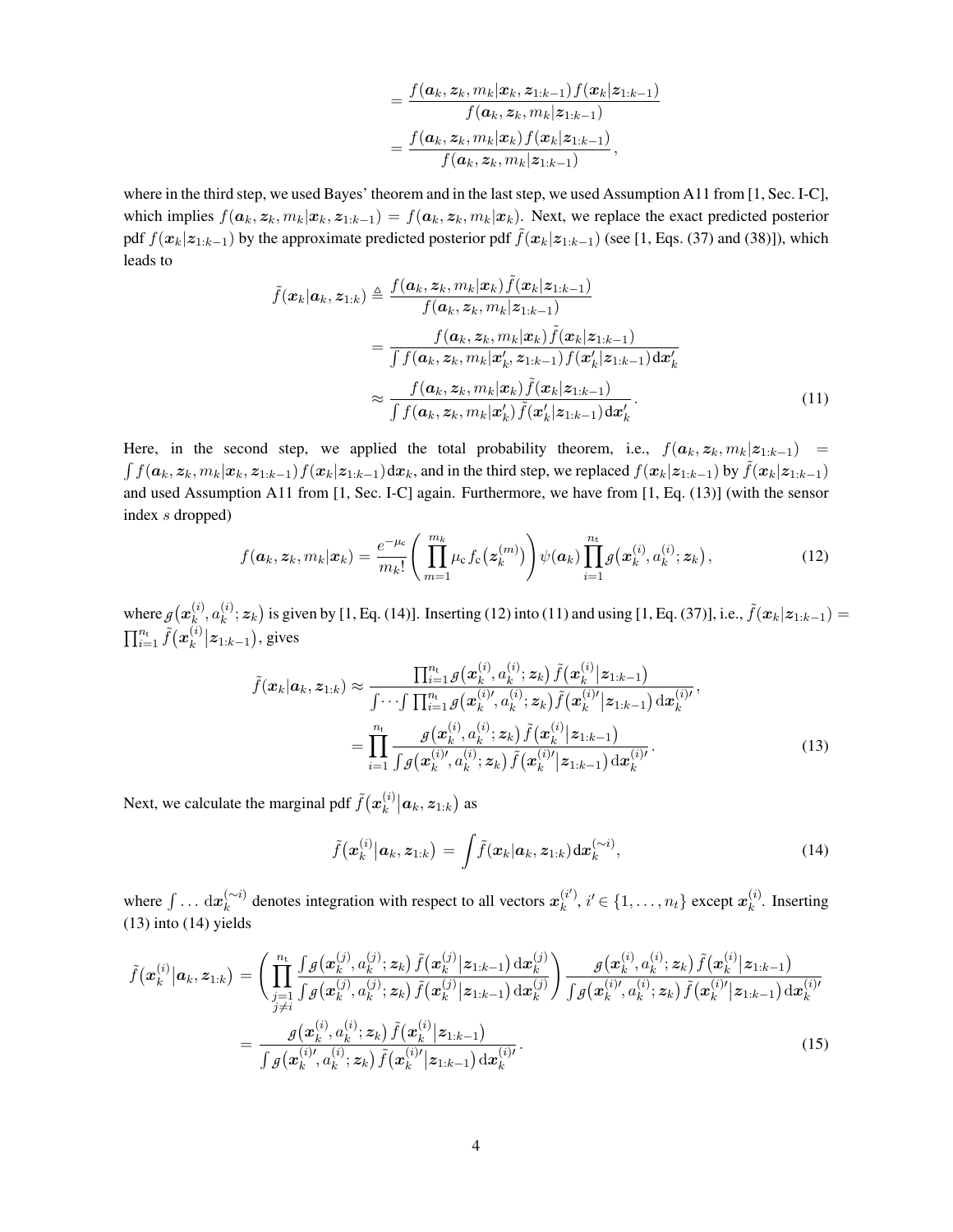From the fact that the right-hand side of (15) involves only  $a_k^{(i)}$ , but not  $a_k^{(i')}$  for  $i' \in \{1, \ldots, n_t\} \setminus \{i\}$ , we conclude that  $\tilde{f}(\mathbf{x}_k^{(i)} | \mathbf{a}_k, \mathbf{z}_{1:k}) = \tilde{f}(\mathbf{x}_k^{(i)} | a_k^{(i)}, \mathbf{z}_{1:k})$ . Thus, (15) is seen to be equal to [1, Eq. (41)]. Finally, inserting (15) into (13) yields [1, Eq. (40)].

## 4 Derivation of  $[1, Eq. (56)]$

In this section, we show that  $p(a_{k,s}, \overline{r}_{k,s}, m_{k,s} | \underline{y}_{k,s})$  is given by expression [1, Eq. (56)]. For the sake of notational simplicity, we again omit the sensor index *s* in the following. We recall that  $\mathbf{y}_k = \left[\mathbf{y}_k^{\mathrm{T}} \ \mathbf{\bar{y}}_k^{\mathrm{T}}\right]^{\mathrm{T}}$  is the joint augmented state vector defined in Section [1, Sec. VIII-B], which consists of  $j_{k-1}$  augmented states  $\underline{y}_k^{(j)}$ ,  $j = 1, \ldots, j_{k-1}$  of legacy potential targets (PTs), i.e.,  $\underline{\mathbf{y}}_k = [\underline{\mathbf{y}}_k^{(1)T} \cdots \underline{\mathbf{y}}_k^{(j_{k-1})T}]^T$  (see [1, Sec. VIII-C]), and of  $m_k$  augmented states  $\overline{\mathbf{y}}_k^{(j)}$ ,  $j = 1, \ldots, m_k$  of new PTs, i.e.,  $\overline{\mathbf{y}}_k = [\overline{\mathbf{y}}_k^{(1)T} \cdots \overline{\mathbf{y}}_k^{(m_k)T}]^T$ . Note that  $j_k = j_{k-1} + m_k$ (see [1, Eq. (52)]). Each entry of  $\underline{\mathbf{y}}_k$  and  $\overline{\mathbf{y}}_k$  is a vector of the form  $[\mathbf{x}_k^{(j)}]$ <sup>T</sup>  $\mathbf{r}_k^{(j)}$  ${k \choose k}^T$ , where  $\mathbf{x}_k^{(j)}$  denotes the PT state and  $r_k^{(j)} \in \{0,1\}$  indicates the PT's existence/nonexistence. We finally note that  $p(\mathbf{a}_k, \overline{\mathbf{r}}_k, m_k | \underline{\mathbf{y}}_k)$  is an extension of  $p(a_k, m_k | x_k)$  (cf. Section 2) to the case where the number of targets is unknown and time-varying and, thus, the existence of the targets is uncertain, and where the number of new targets is Poisson distributed with mean  $\mu_n$  (cf. Assumptions Vu1 and Vu4 from Section [1, Sec. VIII-A]).

Similarly to Section 2, we introduce the  $j_{k-1}$ -dimensional binary vector  $\underline{\mathbf{\Theta}}_k = \left[\underline{\mathbf{\Theta}}_k^{(1)} \cdots \underline{\mathbf{\Theta}}_k^{(j_{k-1})}\right]^{\mathrm{T}}$  that indicates which legacy PTs (with states  $\underline{y}_k^{(j)}$ ) are detected at time *k*. Using Assumption A5 from [1, Sec. I-C], the pmf of  $\underline{\mathbf{\Theta}}_k$  given  $\underline{\mathbf{y}}_k$  is

$$
p(\underline{\boldsymbol{\theta}}_k | \underline{\boldsymbol{y}}_k) = \prod_{j=1}^{j_{k-1}} p(\underline{\boldsymbol{\theta}}_k^{(j)} | \underline{\boldsymbol{y}}_k^{(j)})
$$
(16)

with

$$
p(\underline{\theta}_{k}^{(j)}|\underline{\mathbf{y}}_{k}^{(j)}) = \begin{cases} \underline{r}_{k}^{(j)} p_{\mathbf{d}}(\underline{\mathbf{x}}_{k}^{(j)}), & \underline{\theta}_{k}^{(j)} = 1\\ 1 - \underline{r}_{k}^{(j)} p_{\mathbf{d}}(\underline{\mathbf{x}}_{k}^{(j)}), & \underline{\theta}_{k}^{(j)} = 0. \end{cases}
$$
(17)

Here,  $r_k^{(j)} \in \{0, 1\}$  for  $j \in \{1, \ldots, j_{k-1}\}$ . The number of detected legacy PTs is given by  $n_k^d(\mathbf{\Theta}_k) \triangleq \sum_{j=1}^{j_{k-1}} \mathbf{\Theta}_k^{(j)}$ . Furthermore, as mentioned above, the number of measurements originating from newly detected targets,  $n_k^n$ , is Poisson distributed according to

$$
p(n_k^{\mathbf{n}}) = \frac{\mu_n^{n_k^{\mathbf{n}}}}{n_k^{\mathbf{n}}!} e^{-\mu_n}.
$$
 (18)

The total number of measurements is given by

$$
\mathsf{m}_k = \mathsf{n}_k^{\mathsf{d}}(\underline{\mathsf{\Theta}}_k) + \mathsf{n}_k^{\mathsf{n}} + \mathsf{n}_k^{\mathsf{c}},\tag{19}
$$

where  $n_k^c$  denotes the number of clutter measurements. Analogously to Section 2, the information carried by  $\theta_{k}^{(j)}$ , i.e., whether legacy PT  $j \in \{1, \ldots, j_{k-1}\}$  is detected or not, is also contained in the association variable  $a_k^{(j)}$ :  $\underline{\theta}_k^{(j)} = 1$  is equivalent to  $a_k^{(j)} \neq 0$  and  $\underline{\theta}_k^{(j)} = 0$  is equivalent to  $a_k^{(j)} = 0$ . Furthermore, the number of new PTs  $n_k^n$  can be obtained from  $\bar{r}_k$  as  $n_k^n = \sum_{j=1}^{m_k} \bar{r}_k^{(j)}$ . Using these relations and (19), it follows that there is a one-to-one relation between  $(a_k, \bar{r}_k, \theta_k, n_k^{\text{R}}, n_k^{\text{C}})$  and  $(a_k, \bar{r}_k, m_k)$ , and thus we have (cf. (5))

$$
p(\mathbf{a}_k, \overline{\mathbf{r}}_k, \mathbf{\theta}_k, n_k^n, n_k^n | \underline{\mathbf{y}}_k) = p(\mathbf{a}_k, \overline{\mathbf{r}}_k, m_k | \underline{\mathbf{y}}_k).
$$
 (20)

For now, we consider only legacy PT-measurement associations  $a_k$  and new PT-measurement associations  $\bar{r}_k$  that satisfy Assumption A4 from [1, Sec. I-C]. We recall that this assumption postulates that a measurement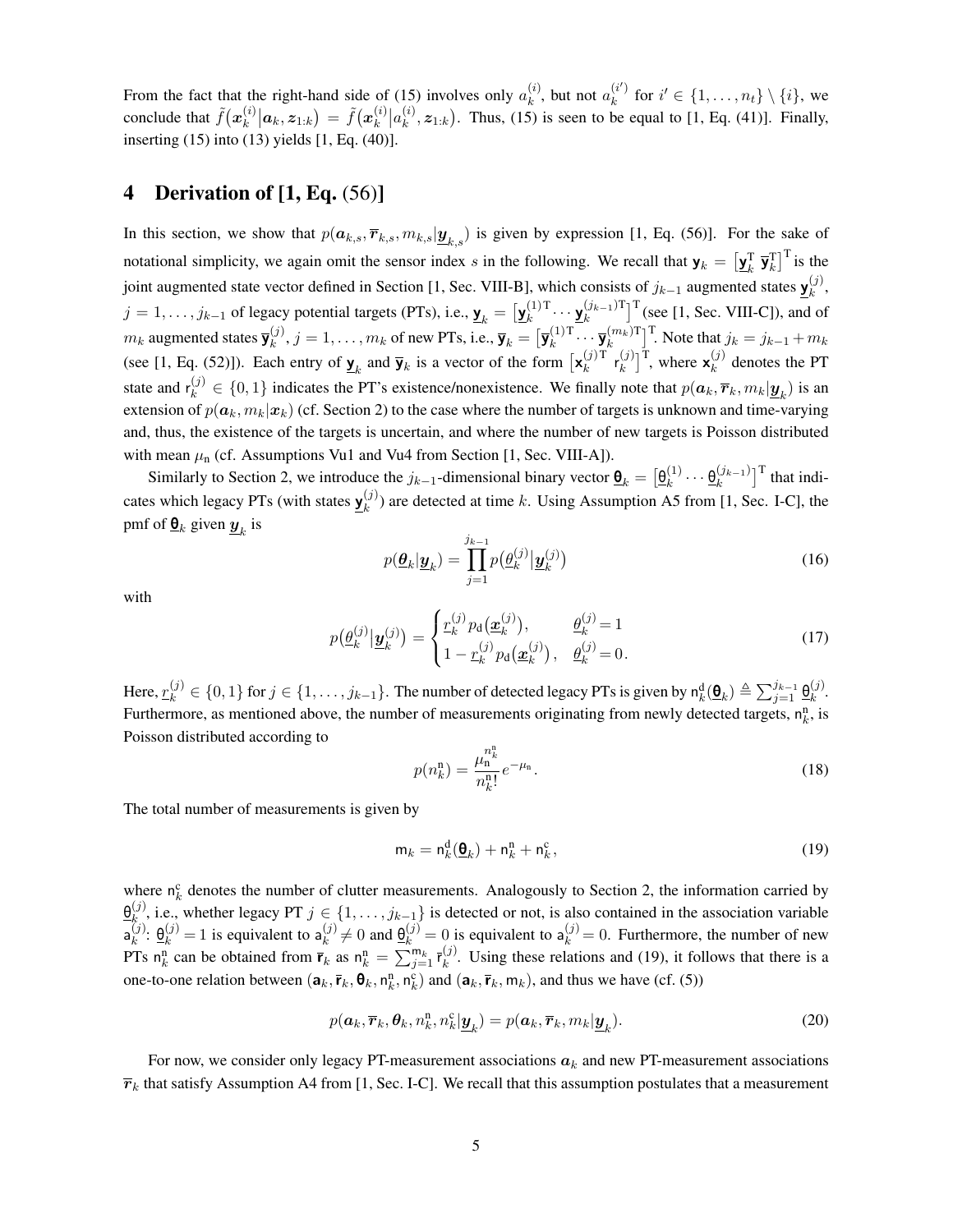cannot originate from more than one target (modeled by a legacy PT or a new PT) simultaneously and a target can generate at most one measurement. We have (cf. (6))

$$
p(\mathbf{a}_k, \overline{\mathbf{r}}_k, \underline{\boldsymbol{\theta}}_k, n_k^n, n_k^n | \underline{\boldsymbol{y}}_k) = p(\mathbf{a}_k, \overline{\mathbf{r}}_k | \underline{\boldsymbol{\theta}}_k, n_k^n, n_k^c, \underline{\boldsymbol{y}}_k) p(\underline{\boldsymbol{\theta}}_k, n_k^n, n_k^c | \underline{\boldsymbol{y}}_k)
$$
  
=  $p(\mathbf{a}_k, \overline{\mathbf{r}}_k | \underline{\boldsymbol{\theta}}_k, n_k^n, n_k^c, \underline{\boldsymbol{y}}_k) p(\underline{\boldsymbol{\theta}}_k | \underline{\boldsymbol{y}}_k) p(n_k^n) p(n_k^c).$  (21)

Here, in the second step, we used Assumption A6 from [1, Sec. I-C] and Assumption Vu4 from [1, Sec. VIII-A], both in the corrected form provided in Section 1. That is, we assumed that  $\underline{\mathbf{\Theta}}_k$ ,  $n_k^n$ , and  $n_k^c$  are conditionally independent given  $\underline{\mathbf{y}}_k$ , and thus  $p(\underline{\theta}_k, n_k^n, n_k^c | \underline{\mathbf{y}}_k) = p(\underline{\theta}_k | \underline{\mathbf{y}}_k) p(n_k^n | \underline{\mathbf{y}}_k) p(n_k^c | \underline{\mathbf{y}}_k)$ ; and that  $n_k^n$  and  $n_k^c$  are independent of  $\underline{\mathbf{y}}_k$ , and thus  $p(n_k^n | \underline{\mathbf{y}}_k) = p(n_k^n)$  and  $p(n_k^c | \underline{\mathbf{y}}_k) = p(n_k^c)$ . We recall that  $p(\underline{\theta}_k | \underline{\mathbf{y}}_k)$  is given by (16) and (17),  $p(n_k^n)$  is given by (18), and  $p(n_k^c)$  is given by (3).

It remains to find an expression of  $p(\boldsymbol{a}_k, \overline{\boldsymbol{r}}_k | \underline{\boldsymbol{\theta}}_k, n_k^n, n_k^c, \underline{\boldsymbol{y}}_k)$ . We have

$$
p(\boldsymbol{a}_k, \overline{\boldsymbol{r}}_k | \underline{\boldsymbol{\theta}}_k, n_k^n, n_k^c, \underline{\boldsymbol{y}}_k) = p(\overline{\boldsymbol{r}}_k | \boldsymbol{a}_k, \underline{\boldsymbol{\theta}}_k, n_k^n, n_k^c, \underline{\boldsymbol{y}}_k) p(\boldsymbol{a}_k | \underline{\boldsymbol{\theta}}_k, n_k^n, n_k^c, \underline{\boldsymbol{y}}_k).
$$
 (22)

Let us first determine the second factor,  $p(a_k|\underline{\theta}_k, n_k^n, n_k^c, \underline{\boldsymbol{y}}_k)$ . For given  $\underline{\theta}_k$ ,  $n_k^n$ ,  $n_k^c$ , and  $\underline{\boldsymbol{y}}_k$ , the number  $N'_{a_k}$ of legacy PT-measurement associations  $a_k$  can be found similarly to (7), i.e.,

$$
N'_{a_k} = \frac{m_k!}{(m_k - n_k^{\rm d}(\underline{\theta}_k))!} = \frac{m_k!}{(n_k^{\rm n} + n_k^{\rm c})!},
$$

where (19) was used. Assuming that given  $\underline{\theta}_k$ ,  $n_k^{\text{r}}$ ,  $n_k^{\text{c}}$ , and  $\underline{y}_k$ , each legacy PT-measurement association  $a_k$  is equally likely, we thus obtain

$$
p(\boldsymbol{a}_k|\underline{\boldsymbol{\theta}}_k, n_k^n, n_k^c, \underline{\boldsymbol{y}}_k) = \frac{1}{N'_{\boldsymbol{a}_k}} = \frac{(n_k^n + n_k^c)!}{m_k!}.
$$
 (23)

Next, we determine the first factor in (22),  $p(\overline{r}_k | a_k, \underline{\theta}_k, n_k^n, n_k^c, \underline{\boldsymbol{y}}_k)$ . For given  $a_k, \underline{\boldsymbol{\theta}}_k, n_k^n, n_k^c$ , and  $\underline{\boldsymbol{y}}_k$ , the number  $N_{\overline{r}_k}$  of new PT-measurement associations  $\overline{r}_k$  is equivalent to the number of draws of  $n_k^n$  measurements out of  $m_k - n_k^d(\mathbf{\theta}_k)$  measurements without replacement and without respecting the drawing order. (Note that the drawing order is of no relevance here since draws differing only in the drawing order result in the same vector  $\overline{r}_k$ .) Hence,  $N_{\overline{r}_k}$  is given by

$$
N_{\overline{r}_k} = \binom{m_k - n_k^{\text{d}}(\underline{\theta}_k)}{n_k^{\text{n}}} = \frac{(m_k - n_k^{\text{d}}(\underline{\theta}_k))!}{n_k^{\text{n}!} (m_k - n_k^{\text{d}}(\underline{\theta}_k) - n_k^{\text{n}})!} = \frac{(n_k^{\text{n}} + n_k^{\text{c}})!}{n_k^{\text{n}!} n_k^{\text{c}!}}.
$$

Again assuming that each of these draws is equally likely, we obtain

$$
p(\overline{\boldsymbol{r}}_k|\boldsymbol{a}_k,\underline{\boldsymbol{\theta}}_k,n_k^n,n_k^c,\underline{\boldsymbol{y}}_k) = \frac{1}{N_{\overline{\boldsymbol{r}}_k}} = \frac{n_k^n! n_k^c!}{(n_k^n + n_k^c)!}.
$$
 (24)

Inserting (23) and (24) into (22) then yields

$$
p(\boldsymbol{a}_k, \overline{\boldsymbol{r}}_k | \underline{\boldsymbol{\theta}}_k, n_k^n, n_k^c, \underline{\boldsymbol{y}}_k) = \frac{n_k^n! n_k^c!}{m_k!}.
$$
 (25)

Finally, inserting  $(25)$ ,  $(16)$ ,  $(18)$ , and  $(3)$  into  $(21)$  yields

$$
p(\boldsymbol{a}_k, \overline{\boldsymbol{r}}_k, \underline{\boldsymbol{\theta}}_k, n_k^n, n_k^{\mathrm{c}} | \underline{\boldsymbol{y}}_k) = \frac{n_k^n! n_k^{\mathrm{c}}}{m_k!} \frac{\mu_k^{n_k^n}}{n_k^n!} e^{-\mu_n} \frac{\mu_k^{n_k^{\mathrm{c}}}}{n_k^{\mathrm{c}}!} e^{-\mu_{\mathrm{c}}} \prod_{j=1}^{j_{k-1}} p(\underline{\boldsymbol{\theta}}_k^{(j)} | \underline{\boldsymbol{y}}_k^{(j)})
$$